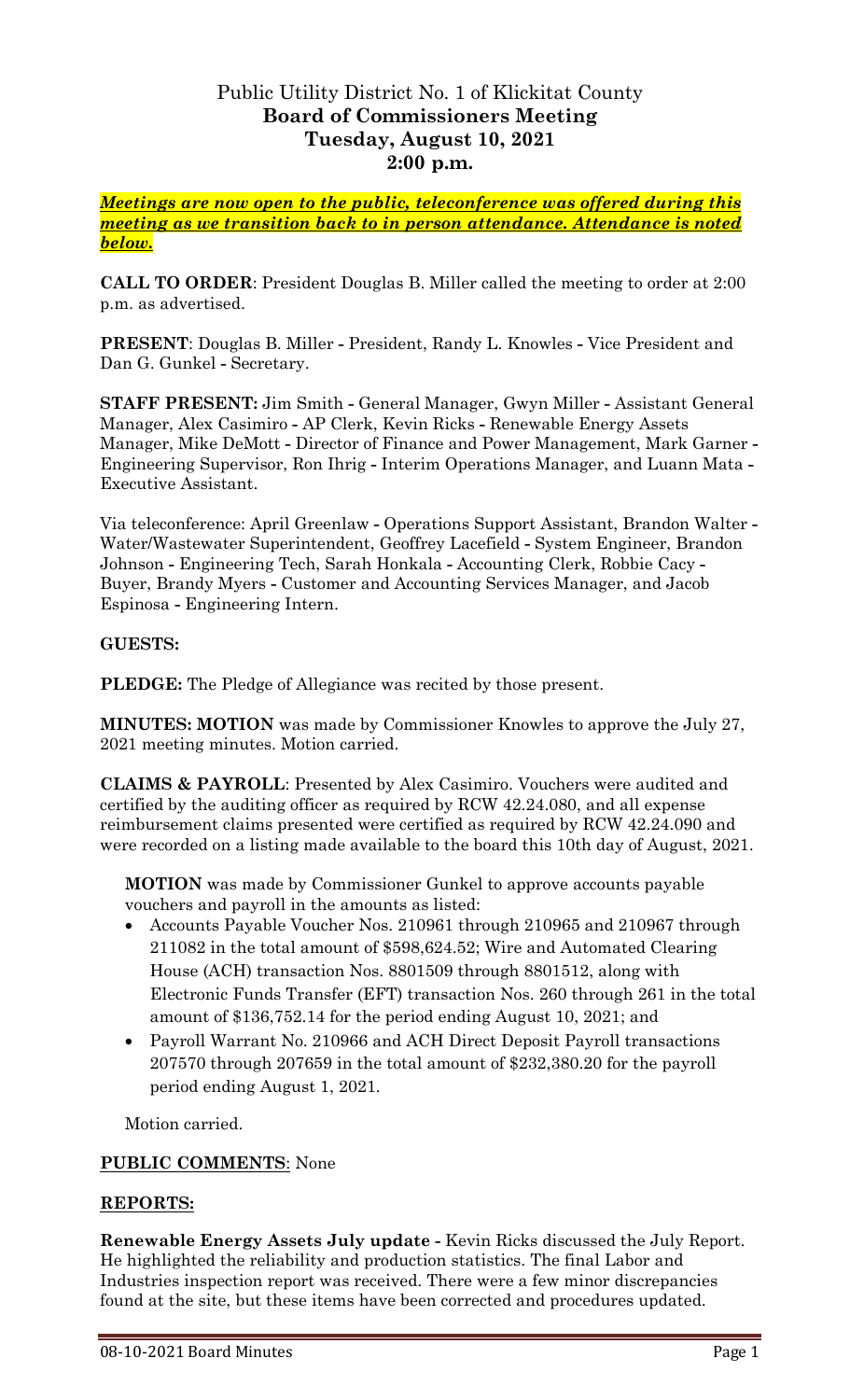The Loci landfill well control system project installation is nearly finished. There are ten wells remaining to connect and there are also some gas chromatograph adjustments to complete before the project installation is considered complete. Commissioner Gunkel is encouraged to see that the capacity factor is trending in the right direction and is confident that we will continue to see this trend increase once the Loci well monitoring system begins operation.

**Power and Finance July update -** Mike DeMott provided the July power and finance update. The BP-22 final rate announcement states that region-wide BPA power rates decline by 2.5%, and their transmission rate increases 6.1%. Results for individual customers will vary based on loads and other factors. Klickitat PUD's calculated impact as initially reported by BPA is a 10.1% decrease in power service costs, and a 10.9% increase to our transmission costs to meet our current power needs. Actual results will vary but some savings are expected compared to budget. Average load shaping rates have increased which will impact industrial customer utility billings. Power management has been in continued conversation with the Dallesport based industrial customer who is anticipating rate increases. Commissioner Miller asked how these changes impact our current budget. Mike stated that we anticipated a 2% BP-22 increase in our 2021 budget so we should realize savings compared to budget in 2021, but we will see the full impact in 2022 and we can talk more about that during our budgeting process. Impact of BP-22 rates on our Low Density Discount as well as our Irrigation Rate Discount were reviewed.

During the report, Jim Smith also discussed that we are currently No. 8 in the state for our residential rates; two years ago we were number 5, so we continue to move in the right direction. We have a strategic planning goal for rates to be No. 15 by 2027 relative to our comparison group. With this reduction in BPA rates, Jim asked that the board start to think about an electric rate discussion during our 2022 budgeting process. Jim also discussed possible additional financial trends to be included in the future budget materials to be presented to the board.

Mike attended a meeting at Cowlitz PUD where White Creek Wind energy purchasers had discussions with the entity that is potentially interested in purchasing the project from New York Life and Prudential. Discussions are very preliminary at this point in time.

Mike briefly discussed the super peak allocation with BPA. We are the only entity that elected this option. Mike is still confident that this allocation would provide us with additional opportunities.

**COMMISSIONER DOUGLAS MILLER -** Commissioner Miller promoted participation for the Klickitat Public Utility District fair booth.

**COMMISSIONER RANDY KNOWLES -** Commissioner Knowles inquired on status of the fire mitigation presentation for Public Utility Risk Management Systems. He stated there is an Operations meeting in October that he would like to have this presentation prepared for. He would still like to pursue recognition of our current efforts with Aegis. He wants to have them evaluate us on our efforts, not past claim precedence.

**COMMISSIONER DAN GUNKEL -** Commissioner Gunkel did not have a report.

## **ASSISTANT GENERAL MANAGER - Gwyn Miller provided an update on:**

COVID-19 efforts **-** The state is still rolling out updates to current practices. The Governor issued a mandatory vaccination requirement for state employees, healthcare workers and workers in the long term care business. We expect these discussions to heighten and coincide with the school year. We also realistically expect the disconnect moratorium will continue past the September 30 deadline.

Public Utilities Risk Management System (PURMS) audit **-** This fall we expect to complete a risk assessment audit through PURMS.